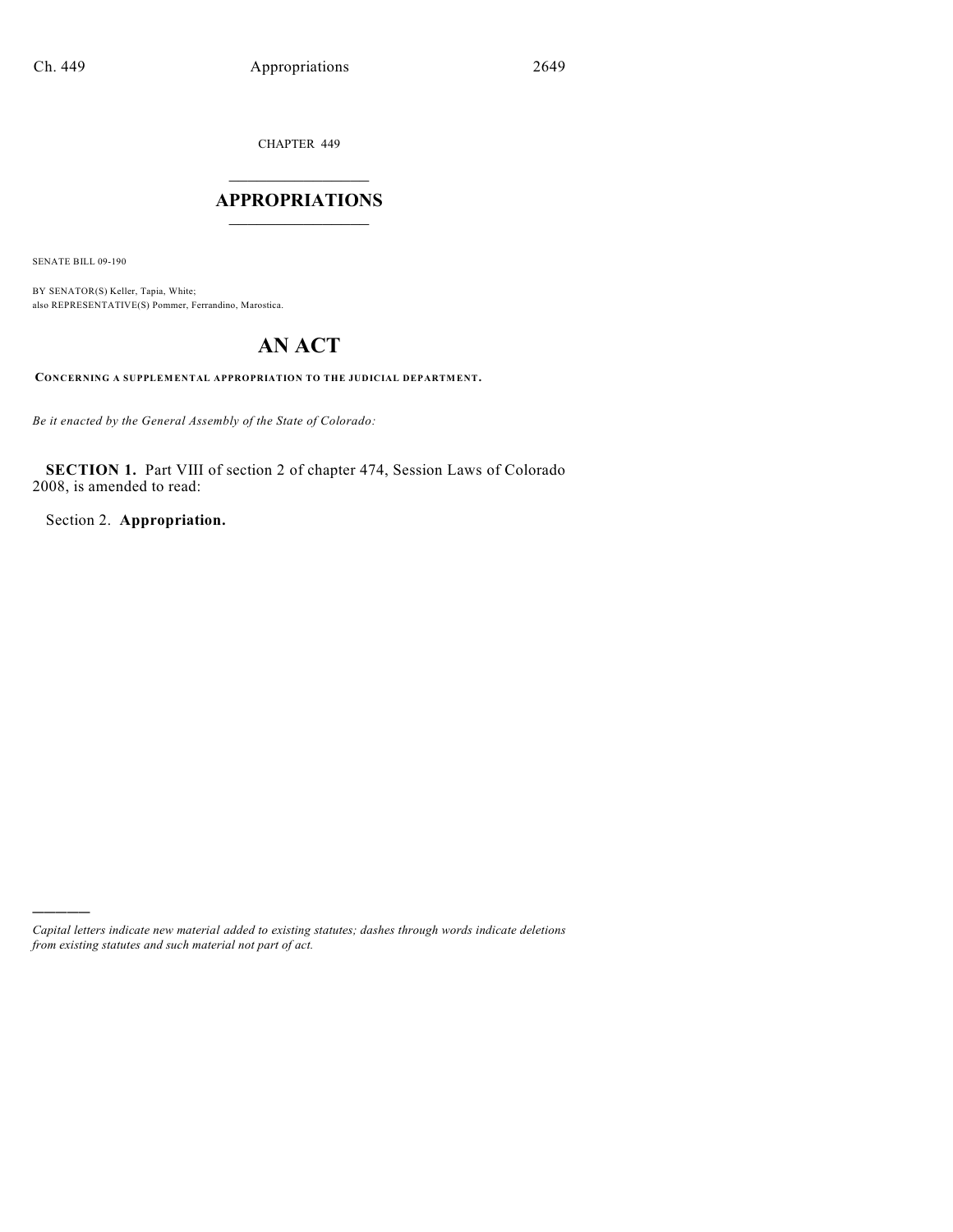|                                        |                           |              |  | APPROPRIATION FROM            |                  |    |                                                |    |                          |                                       |  |    |                                |
|----------------------------------------|---------------------------|--------------|--|-------------------------------|------------------|----|------------------------------------------------|----|--------------------------|---------------------------------------|--|----|--------------------------------|
|                                        | ITEM &<br><b>SUBTOTAL</b> | <b>TOTAL</b> |  | <b>GENERAL</b><br><b>FUND</b> |                  |    | <b>GENERAL</b><br><b>FUND</b><br><b>EXEMPT</b> |    | CASH<br><b>FUNDS</b>     | <b>REAPPROPRIATED</b><br><b>FUNDS</b> |  |    | <b>FEDERAL</b><br><b>FUNDS</b> |
|                                        | \$                        | \$           |  | \$                            |                  | \$ |                                                | \$ |                          | \$                                    |  | \$ |                                |
|                                        |                           |              |  |                               | <b>PART VIII</b> |    | <b>JUDICIAL DEPARTMENT</b>                     |    |                          |                                       |  |    |                                |
| (1) SUPREME COURT/COURT OF APPEALS     |                           |              |  |                               |                  |    |                                                |    |                          |                                       |  |    |                                |
| Appellate Court Programs <sup>42</sup> | 11,217,738                |              |  |                               | 10,150,431       |    |                                                |    | 1,067,307 <sup>a</sup>   |                                       |  |    |                                |
|                                        |                           |              |  |                               | $(146.0$ FTE $)$ |    |                                                |    |                          |                                       |  |    |                                |
|                                        |                           |              |  |                               | $(132.5$ FTE)    |    |                                                |    | $(13.5$ FTE)             |                                       |  |    |                                |
| Capital Outlay                         | 229,662                   |              |  |                               |                  |    |                                                |    | $229,662^{\circ}$        |                                       |  |    |                                |
| <b>Attorney Regulation</b>             |                           |              |  |                               |                  |    |                                                |    |                          |                                       |  |    |                                |
| Committees                             | 4,700,000                 |              |  |                               |                  |    |                                                |    | $4,700,000$ <sup>c</sup> |                                       |  |    |                                |
|                                        |                           |              |  |                               |                  |    |                                                |    | $(40.5$ FTE)             |                                       |  |    |                                |
| Continuing Legal                       |                           |              |  |                               |                  |    |                                                |    |                          |                                       |  |    |                                |
| Education                              | 325,000                   |              |  |                               |                  |    |                                                |    | 325,000 <sup>d</sup>     |                                       |  |    |                                |
|                                        |                           |              |  |                               |                  |    |                                                |    | $(4.0$ FTE)              |                                       |  |    |                                |
| Law Examiner Board                     | 850,000                   |              |  |                               |                  |    |                                                |    | 850,000°                 |                                       |  |    |                                |
|                                        |                           |              |  |                               |                  |    |                                                |    | $(8.2$ FTE)              |                                       |  |    |                                |

 $500,000$  500,000 500,000 500,000 500,000 500,000 500,000 500,000 500,000 500,000 500,000 500,000 500,000 500,000 500,000 500,000 500,000 500,000 500,000 500,000 500,000 500,000 500,000 500,000 500,000 500,000 500,000 500

17,822,400

<sup>a</sup> Of this amount, \$999,307 shall be from the Judicial Stabilization Cash Fund created in Section 13-32-101 (1.5), C.R.S., and \$68,000 shall be from various fees and other cost recoveries.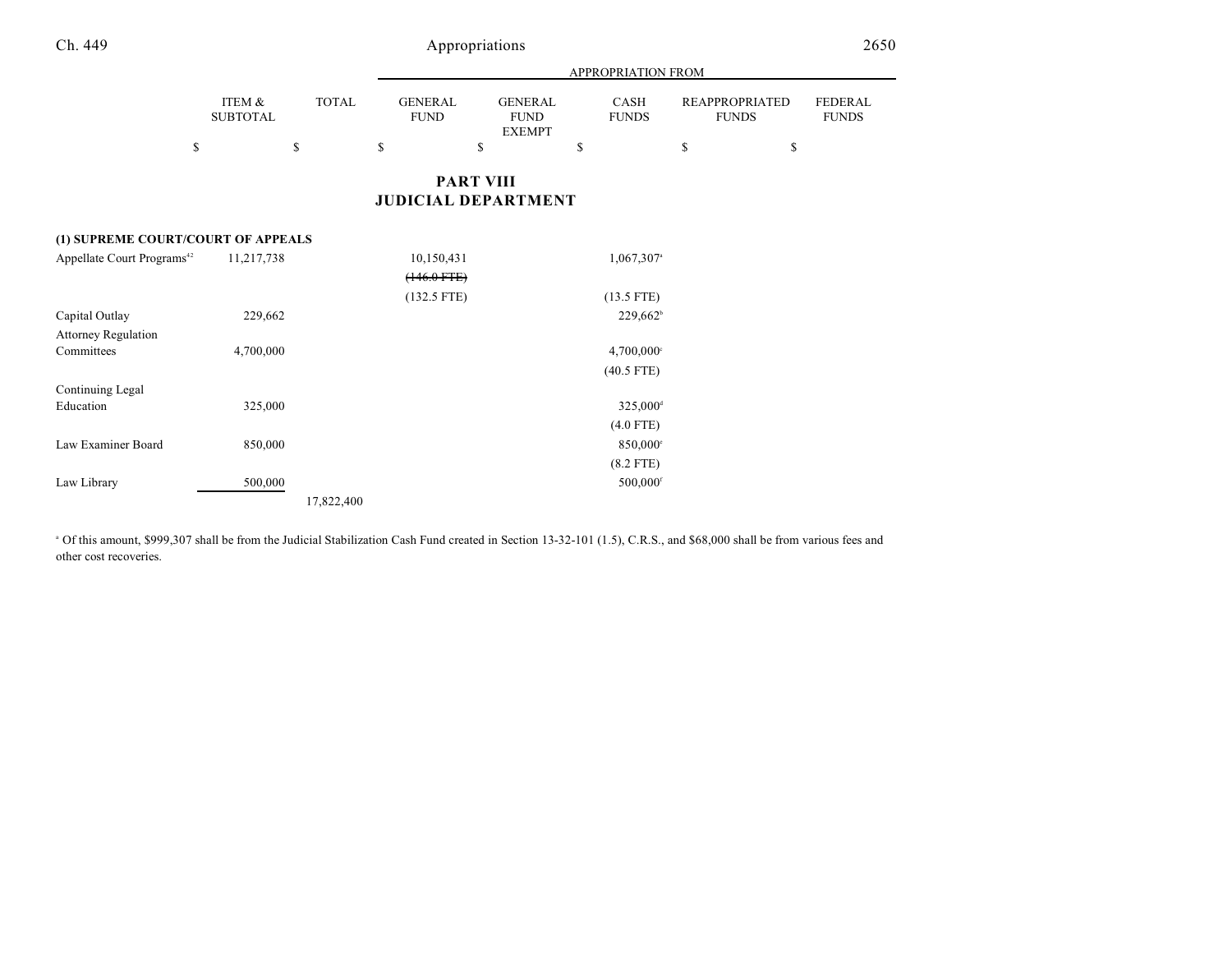<sup>h</sup> This amount shall be from the Judicial Stabilization Cash Fund created in Section 13-32-101 (1.5), C.R.S.

 This amount shall be from annual attorney registration fees and other fees deposited in the Attorney Registration Fund created in the Colorado Rules of Civil <sup>c</sup> Procedure, Chapter 20, Rule 251.2. These moneys are included for informational purposes as they are continuously appropriated under the Judicial Branch's constitutional authority.

<sup>d</sup> This amount shall be from annual attorney registration fees and other fees deposited in the Continuing Legal Education Cash Fund created in the Colorado Rules of Civil Procedure, Chapter 20, Rule 260.3. These moneys are included for informational purposes as they are continuously appropriated under the Judicial Branch's constitutional authority.

 This amount shall be from law examination application fees and other fees deposited in the Law Examiner Board Cash Fund created in the Colorado Rules of Civil <sup>e</sup> Procedure, Chapter 18, Rule 201.2. These moneys are included for informational purposes as they are continuously appropriated under the Judicial Branch's constitutional authority.

<sup>f</sup> This amount shall be from appellate court filing fees and other fees credited to the Supreme Court Library Fund pursuant to Section 13-2-120, C.R.S. These moneys are included for informational purposes as they are continuously appropriated under the Judicial Branch's constitutional authority.

#### **(2) COURTS ADMINISTRATION**

| (A) Administration            |           |              |                        |                        |
|-------------------------------|-----------|--------------|------------------------|------------------------|
| Personal Services             | 5,217,789 | 4,102,540    |                        | 1,115,249 <sup>a</sup> |
|                               | 5,179,789 | 3,914,540    | $150,000$ <sup>s</sup> |                        |
|                               |           | $(64.1$ FTE) |                        |                        |
| <b>Operating Expenses</b>     | 371,106   | 370,106      | $1,000^{\circ}$        |                        |
| Capital Outlay                | 6,220     | 6,220        |                        |                        |
| Judicial/Heritage Program     | 746,769   | 504,903      |                        | 241,866 <sup>c</sup>   |
|                               |           | $(3.0$ FTE)  |                        |                        |
| <b>Family Friendly Courts</b> | 375,000   |              | 375,000 <sup>d</sup>   |                        |
|                               |           |              | $(0.5$ FTE)            |                        |
| Judicial Performance          |           |              |                        |                        |
| Program                       | 581,167   |              | 581,167 <sup>e</sup>   |                        |
|                               |           |              | $(1.0$ FTE)            |                        |

| Ch. 449 | Appropriations | 2651 |
|---------|----------------|------|
|         |                |      |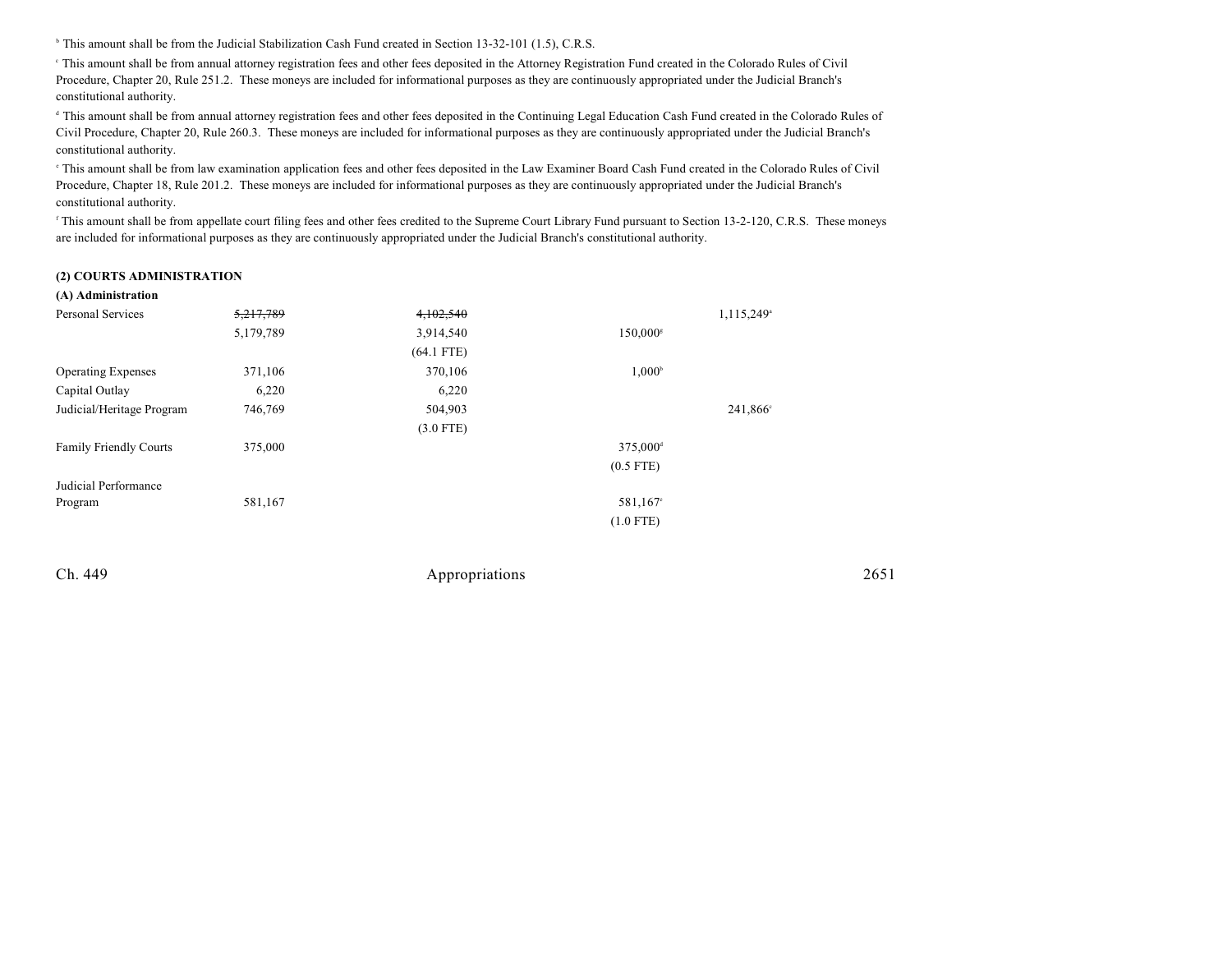|                                                                          |                           |              | <b>APPROPRIATION FROM</b> |                               |    |                                                |    |                                         |    |                                       |                                |
|--------------------------------------------------------------------------|---------------------------|--------------|---------------------------|-------------------------------|----|------------------------------------------------|----|-----------------------------------------|----|---------------------------------------|--------------------------------|
|                                                                          | ITEM &<br><b>SUBTOTAL</b> | <b>TOTAL</b> |                           | <b>GENERAL</b><br><b>FUND</b> |    | <b>GENERAL</b><br><b>FUND</b><br><b>EXEMPT</b> |    | CASH<br><b>FUNDS</b>                    |    | <b>REAPPROPRIATED</b><br><b>FUNDS</b> | <b>FEDERAL</b><br><b>FUNDS</b> |
| \$                                                                       |                           | \$           | \$                        |                               | \$ |                                                | \$ |                                         | \$ | \$                                    |                                |
| Courthouse Capital/<br>Infrastructure Maintenance<br>Courthouse Security | 1,000,000<br>2,194,622    |              |                           | 1,000,000                     |    |                                                |    | 2,194,622'                              |    |                                       |                                |
|                                                                          | 2,944,622                 |              |                           |                               |    |                                                |    | $2,944,622$ <sup>f</sup><br>$(1.0$ FTE) |    |                                       |                                |
| <b>Family Violence Grants</b><br><b>Statewide Indirect Cost</b>          | 750,000                   |              |                           | 750,000                       |    |                                                |    |                                         |    |                                       |                                |
| Assessment                                                               | 128,946                   |              |                           |                               |    |                                                |    | $124,593$ <sup>s</sup>                  |    |                                       | 4,353                          |
| Departmental Indirect Cost                                               |                           |              |                           |                               |    |                                                |    |                                         |    |                                       |                                |
| Assessment                                                               | 986,303                   |              |                           |                               |    |                                                |    | 986,303 <sup>s</sup>                    |    |                                       |                                |
|                                                                          | 12,357,922                |              |                           |                               |    |                                                |    |                                         |    |                                       |                                |
|                                                                          | 13,069,922                |              |                           |                               |    |                                                |    |                                         |    |                                       |                                |

<sup>a</sup> This amount shall be from statewide and departmental indirect cost recoveries.

 $\,^{\circ}$  This amount shall be from fees and cost recoveries.

This amount shall be transferred from the Department of Higher Education, State Historical Society. <sup>c</sup>

<sup>d</sup> This amount shall be from the Family-friendly Court Program Cash Fund created in Section 13-3-113 (6), C.R.S.

<sup>e</sup> This amount shall be from the State Commission on Judicial Performance Cash Fund created in Section 13-5.5-107, C.R.S.

 $\lceil$  This amount shall be from the Court Security Cash Fund created in Section 13-1-204 (1) (a), C.R.S.

<sup>8</sup> These amounts shall be from various sources of cash funds and cash fund reserves.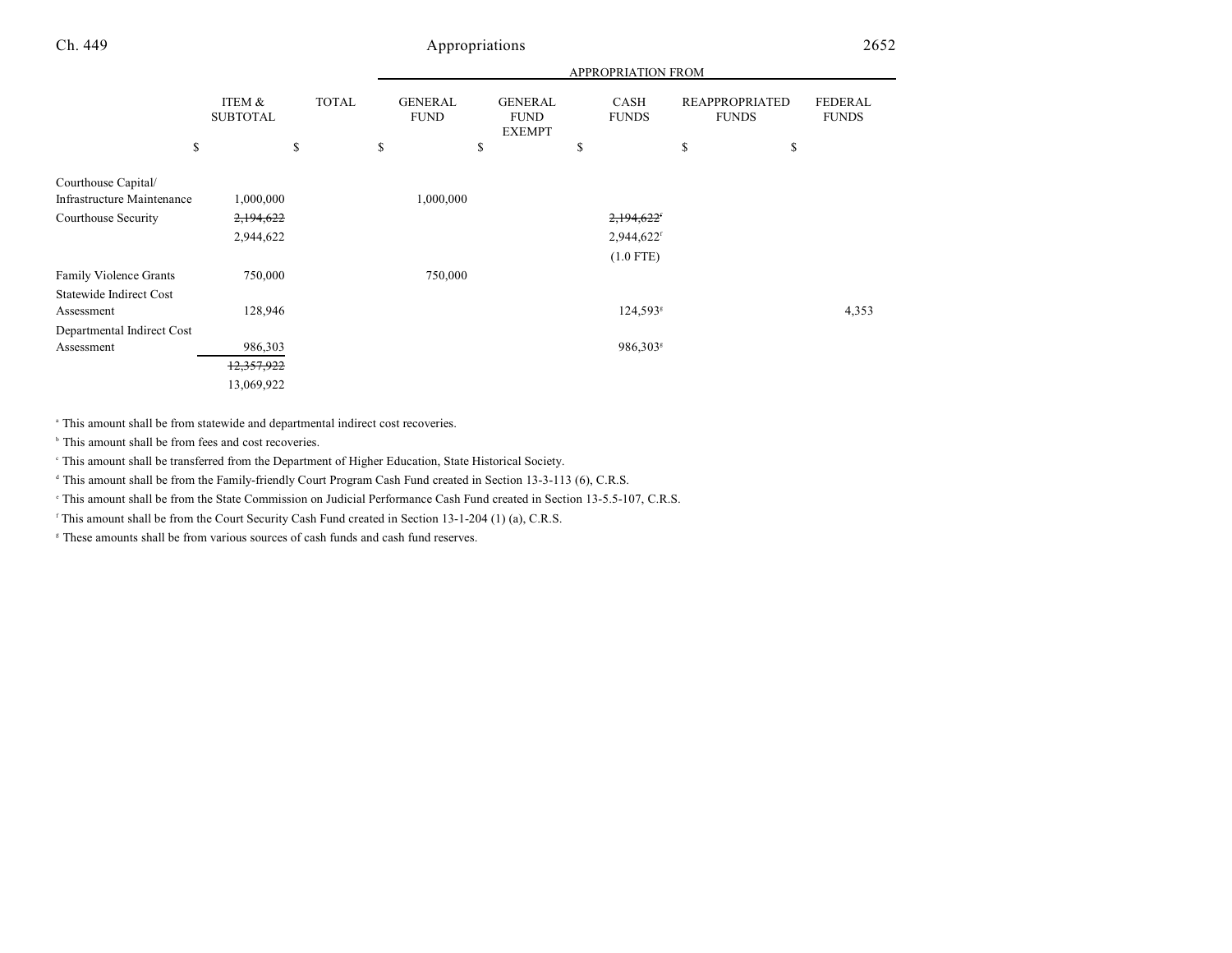#### **(B) Ad ministrative Special Purpose**

| Health, Life, and Dental         | 17,806,295 | 15,605,933 | 2,200,362 <sup>a</sup> |
|----------------------------------|------------|------------|------------------------|
|                                  | 16,106,295 | 13,905,933 |                        |
| Short-term Disability            | 249,386    | 215, 112   | $34,274$ <sup>a</sup>  |
|                                  | 200,386    | 166,112    |                        |
| S.B. 04-257 Amortization         |            |            |                        |
| <b>Equalization Disbursement</b> | 3,014,203  | 2,592,370  | 421,833 <sup>a</sup>   |
| S.B. 06-235 Supplemental         |            |            |                        |
| Amortization Equalization        |            |            |                        |
| Disbursement                     | 1,369,816  | 1,172,082  | 197,734 <sup>a</sup>   |
| <b>Salary Survey</b>             | 10,635,054 | 9,466,617  | 1,168,437 <sup>a</sup> |
|                                  | 10,579,054 | 9,410,617  |                        |
| Anniversary Increases            | 2,052,664  | 1,828,268  | 224,396 <sup>a</sup>   |
| Workers' Compensation            | 2,071,929  | 2,071,929  |                        |
| Legal Services for $4,227$       |            |            |                        |
| $2,896$ hours                    | 317,448    | 317.448    |                        |
|                                  | 217,448    | 217,448    |                        |
| Payment to Risk                  |            |            |                        |
| Management and Property          |            |            |                        |
| Funds                            | 341,001    | 341,001    |                        |
| Vehicle Lease Payments           | 44,932     | 44,932     |                        |
| Leased Space                     | 828,175    | 788,935    | 39,240 <sup>b</sup>    |
| Lease Purchase                   | 119,878    | 119,878    |                        |
| <b>Administrative Purposes</b>   | 195,554    | 130,554    | 65,000°                |
| Retired Judges                   | 1,384,006  | 1,384,006  |                        |
|                                  | 1,894,006  | 1,894,006  |                        |

Ch. 449

Appropr iat

ions 2653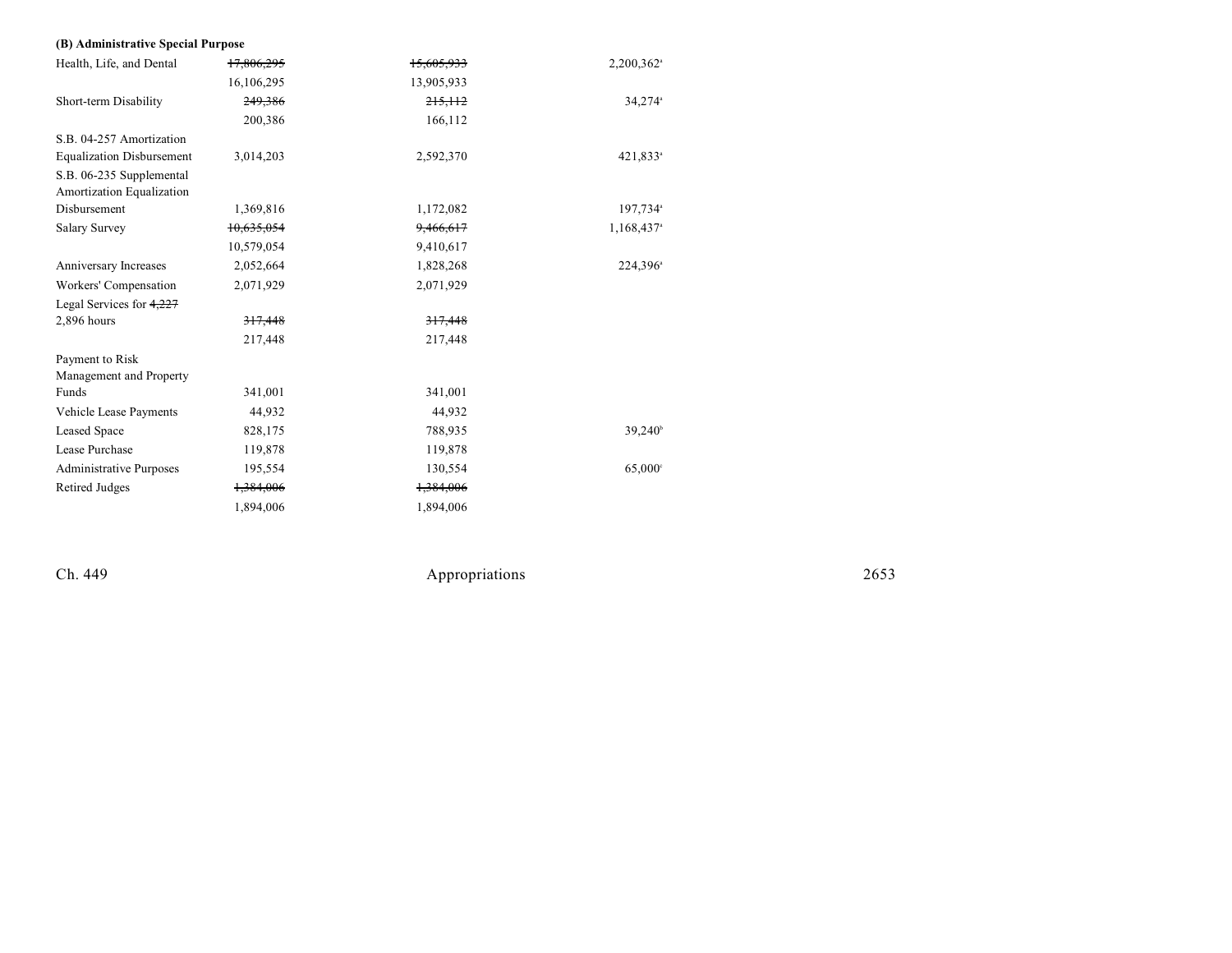|                           |                           |              | <b>APPROPRIATION FROM</b>     |    |                                                |    |                          |    |                                       |                                |
|---------------------------|---------------------------|--------------|-------------------------------|----|------------------------------------------------|----|--------------------------|----|---------------------------------------|--------------------------------|
|                           | ITEM &<br><b>SUBTOTAL</b> | <b>TOTAL</b> | <b>GENERAL</b><br><b>FUND</b> |    | <b>GENERAL</b><br><b>FUND</b><br><b>EXEMPT</b> |    | CASH<br><b>FUNDS</b>     |    | <b>REAPPROPRIATED</b><br><b>FUNDS</b> | <b>FEDERAL</b><br><b>FUNDS</b> |
| \$                        | \$                        |              | \$                            | \$ |                                                | \$ |                          | \$ | \$                                    |                                |
|                           |                           |              |                               |    |                                                |    |                          |    |                                       |                                |
| <b>Appellate Reports</b>  |                           |              |                               |    |                                                |    |                          |    |                                       |                                |
| Publication               | 37,100                    |              | 37,100                        |    |                                                |    |                          |    |                                       |                                |
| Child Support Enforcement | 90,900                    |              | 30,904                        |    |                                                |    |                          |    | 59,996 <sup>d</sup>                   |                                |
|                           |                           |              |                               |    |                                                |    |                          |    | $(1.0$ FTE)                           |                                |
| Collections Investigators | 4,681,009                 |              |                               |    |                                                |    | $4,018,468$ <sup>c</sup> |    | 662,541                               |                                |
|                           | 4,806,009                 |              |                               |    |                                                |    |                          |    | 787,541 <sup>f</sup>                  |                                |
|                           |                           |              |                               |    |                                                |    | $(83.2$ FTE)             |    |                                       |                                |
|                           | 45,239,350                |              |                               |    |                                                |    |                          |    |                                       |                                |
|                           | 43,969,350                |              |                               |    |                                                |    |                          |    |                                       |                                |

<sup>a</sup> These amounts shall be from the Judicial Stabilization Cash Fund created in Section 13-32-101 (1.5), C.R.S., from the State Commission on Judicial Performance Cash Fund created in Section 13-5.5-107, C.R.S., from the Offender Services Fund created in Section 16-11-214 (1) (a), C.R.S., from the Fines Collection Cash Fund created in Section 18-1.3-401 (1) (a) (III) (D), C.R.S., from the Drug Offender Surcharge Fund created in Section 18-19-103 (4), C.R.S., and from the Alcohol and Drug Driving Safety Program Fund created in Section 42-4-1301.3 (4) (a), C.R.S.

 $b$  This amount shall be from employee payments for parking fees.

This amount shall be from royalties from the sale of pattern jury instructions. <sup>c</sup>

 $\triangleq$  This amount shall be from federal funds transferred from the Department of Human Services.

 Of this amount, an estimated \$2,700,000 shall be from the Judicial Collection Enhancement Fund created in Section 16-11-101.6 (2), C.R.S., and an estimated <sup>e</sup> \$1,318,468 shall be from the Fines Collection Cash Fund created in Section 18-1.3-401 (1) (a) (III) (D), C.R.S.

<sup>f</sup> This amount shall be from local Victims and Witnesses Assistance and Law Enforcement (VALE) Boards created in Section 24-4.2-101 (1), C.R.S., and transferred from the Trial Courts Division.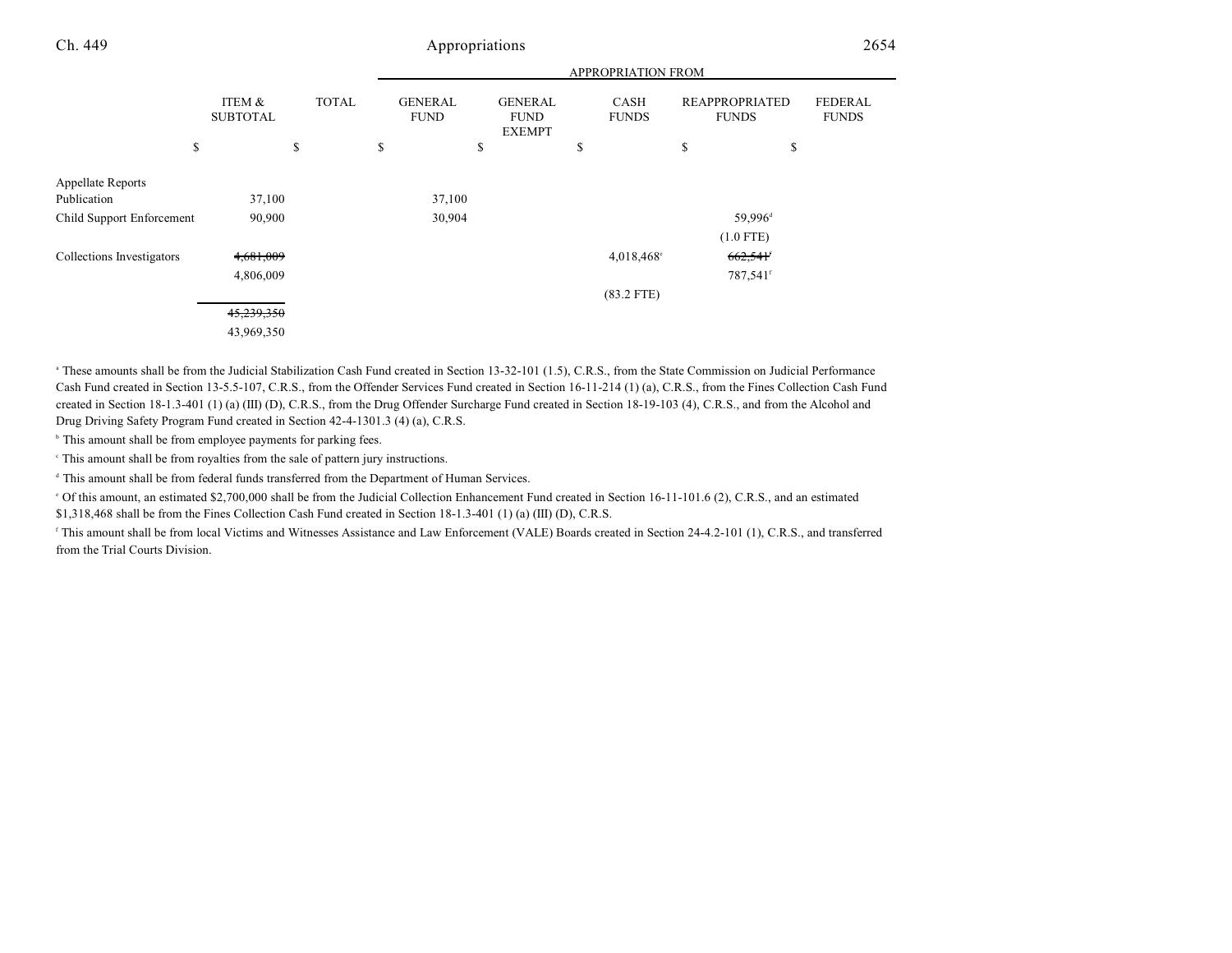| (C) Integrated Information Services |           |              |                       |         |
|-------------------------------------|-----------|--------------|-----------------------|---------|
| Personal Services                   | 3,371,123 | 3,153,413    |                       | 217,710 |
|                                     | 3,587,903 |              | 216,780 <sup>b</sup>  |         |
|                                     |           | $(44.9$ FTE) |                       |         |
|                                     |           |              | $(1.8$ FTE)           |         |
| <b>Operating Expenses</b>           | 227,604   | 177,604      | $50,000$ <sup>b</sup> |         |
|                                     | 327,604   |              | 150,000 <sup>b</sup>  |         |
| <b>JAVA</b> Conversion              | 311,054   | 311,054      |                       |         |
|                                     |           | $(5.0$ FTE)  |                       |         |
| Capital Outlay                      | 2,765     | 2,765        |                       |         |
| Purchase of Services from           |           |              |                       |         |
| Computer Center                     | 268,774   | 268,774      |                       |         |
| Multiuse Network                    |           |              |                       |         |
| Payments                            | 334,800   | 334,800      |                       |         |
| Telecommunications                  |           |              |                       |         |
| Expenses                            | 533,392   | 310,000      | 223,392 <sup>b</sup>  |         |
| <b>Communication Services</b>       |           |              |                       |         |
| Payments                            | 10,938    | 10,938       |                       |         |
| Hardware Replacement                | 2,250,000 |              | 2,250,000             |         |
|                                     | 2,655,516 |              | $2,655,516^b$         |         |
| Hardware/Software                   |           |              |                       |         |
| Maintenance                         | 1,178,094 | 1,043,094    | 135,000 <sup>b</sup>  |         |
|                                     | 8,488,544 |              |                       |         |
|                                     | 9,210,840 |              |                       |         |

<sup>a</sup> This amount shall be from federal funds transferred from the Department of Public Safety, Division of Criminal Justice, and other state agencies.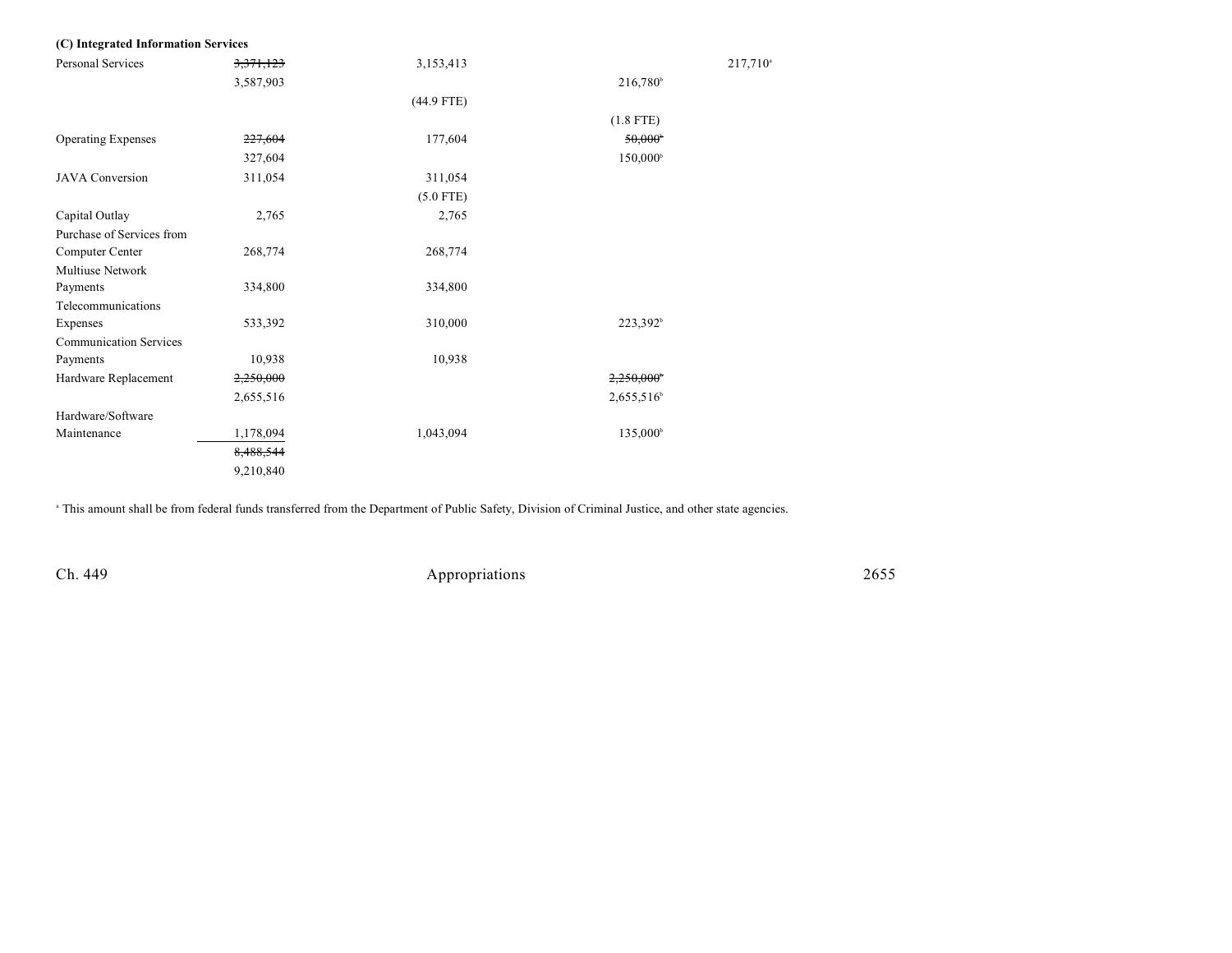|                           |              | APPROPRIATION FROM     |                                         |                             |                                |                                |  |  |  |  |  |  |
|---------------------------|--------------|------------------------|-----------------------------------------|-----------------------------|--------------------------------|--------------------------------|--|--|--|--|--|--|
| ITEM &<br><b>SUBTOTAL</b> | <b>TOTAL</b> | GENERAL<br><b>FUND</b> | GENERAL<br><b>FUND</b><br><b>EXEMPT</b> | <b>CASH</b><br><b>FUNDS</b> | REAPPROPRIATED<br><b>FUNDS</b> | <b>FEDERAL</b><br><b>FUNDS</b> |  |  |  |  |  |  |
|                           |              |                        |                                         |                             |                                |                                |  |  |  |  |  |  |

<sup>b</sup> These amounts shall be from various fees and other cost recoveries. The JUDICIAL DEPARTMENT INFORMATION TECHNOLOGY CASH FUND CREATED IN SECTION 13-32-114 (1), C.R.S.

|                                                 |                        | 66,085,816<br>66,250,112 |                         |
|-------------------------------------------------|------------------------|--------------------------|-------------------------|
| (3) TRIAL COURTS                                |                        |                          |                         |
| Trial Court Programs <sup>42</sup>              | <del>117,944,858</del> | 96,036,905               | 21,907,953 <sup>a</sup> |
|                                                 | 116,344,858            | 94,436,905               |                         |
|                                                 |                        | $(1,628.1$ FTE)          | $(238.9$ FTE)           |
| Capital Outlay                                  | 653,121                |                          | 653,121 <sup>b</sup>    |
|                                                 | 1,380,798              |                          | 1,380,798 <sup>b</sup>  |
| Court Costs, Jury Costs,<br>and Court-appointed |                        |                          |                         |
| Counsel                                         | <del>14,234,352</del>  | 13,749,352               | $485,000^{\circ}$       |
|                                                 | 15,594,352             | 15,109,352               |                         |
| Language Interpreters                           | 2,892,427              | 2,842,427                | $50,000^{\circ}$        |
|                                                 | 3,393,469              | 3,343,469                |                         |
|                                                 |                        | $(25.0$ FTE)             |                         |
| District Attorney Mandated                      |                        |                          |                         |
| Costs                                           | 1,926,052              | 1,801,052                | $125,000^{\circ}$       |
|                                                 | 2,226,052              | 2,101,052                |                         |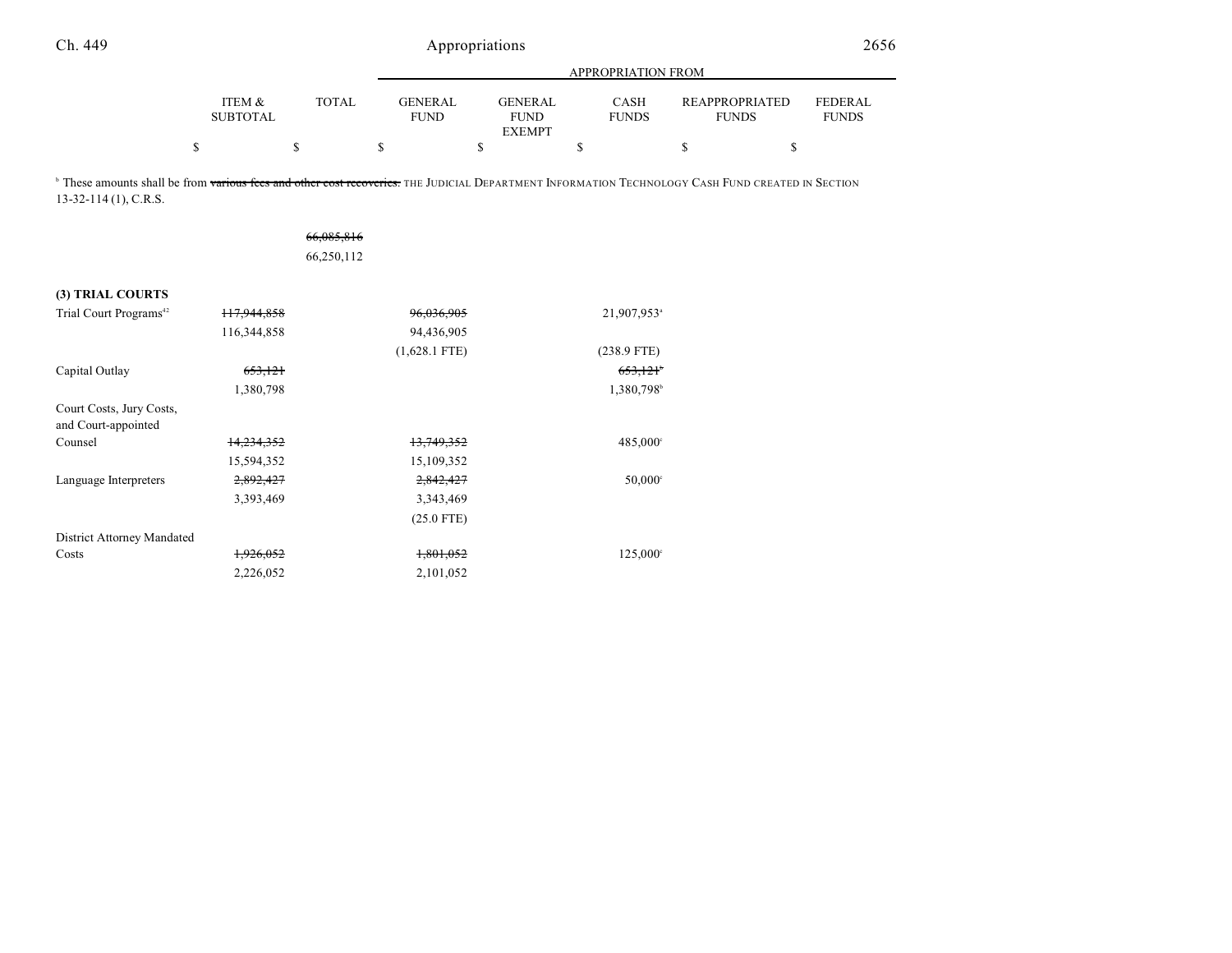| Sex Offender Surcharge  |            |               |        |                         |                      |             |
|-------------------------|------------|---------------|--------|-------------------------|----------------------|-------------|
| Fund Program            | 23,559     |               | 23,559 |                         |                      |             |
| Victim Compensation     | 12,120,121 |               |        | 12,120,121 <sup>d</sup> |                      |             |
| Victim Assistance       | 15,095,039 |               |        | 15,095,039°             |                      |             |
| Federal Funds and Other |            |               |        |                         |                      |             |
| Grants                  | 2,296,627  |               |        | 989.579°                | 256,890 <sup>f</sup> | 1,050,158   |
|                         |            |               |        |                         | $(6.0$ FTE)          | $(2.5$ FTE) |
|                         |            | 167, 186, 156 |        |                         |                      |             |
|                         |            | 168,451,316   |        |                         |                      |             |

 Of this amount, an estimated \$19,297,953 shall be from the Judicial Stabilization Cash Fund created in Section 13-32-101 (1.5), C.R.S., an estimated \$2,600,000 <sup>a</sup> shall be from various fees and other cost recoveries, and an estimated \$10,000 shall be from the Water Adjudication Cash Fund created in Section 37-92-309 (4) (a), C.R.S.

<sup>h</sup> This amount shall be from the Judicial Stabilization Cash Fund created in Section 13-32-101 (1.5), C.R.S.

These amounts shall be from various fees, cost recoveries, and grants. <sup>c</sup>

<sup>d</sup> This amount shall be from the Crime Victim Compensation Fund established in the office of the court administrator of each judicial district pursuant to Section 24-4.1-117 (1), C.R.S. These moneys are included for informational purposes as they are continuously appropriated by constitutional provision.

 This amount shall be from the Victims and Witnesses Assistance and Law Enforcement Fund (VALE) established in the office of the court administrator of each <sup>e</sup> judicial district pursuant to Section 24-4.2-103 (1), C.R.S. These moneys are included for informational purposes as they are continuously appropriated under the Judicial Branch's Constitutional authority.

<sup>f</sup> This amount shall be from federal funds appropriated to the Department of Public Safety and the Department of Human Services.

#### **(4) PROBATION AND RELATED SERVICES<sup>2</sup>**

| Personal Services         | 68.868.726 | <del>59,565,464</del> | $9.303.262$ <sup>a</sup> |
|---------------------------|------------|-----------------------|--------------------------|
|                           | 68,108,726 | 58.805.464            |                          |
|                           |            | $(975.9$ FTE)         | $(153.9$ FTE)            |
| <b>Operating Expenses</b> | 2,738,962  | 2,331,863             | $407,099$ <sup>*</sup>   |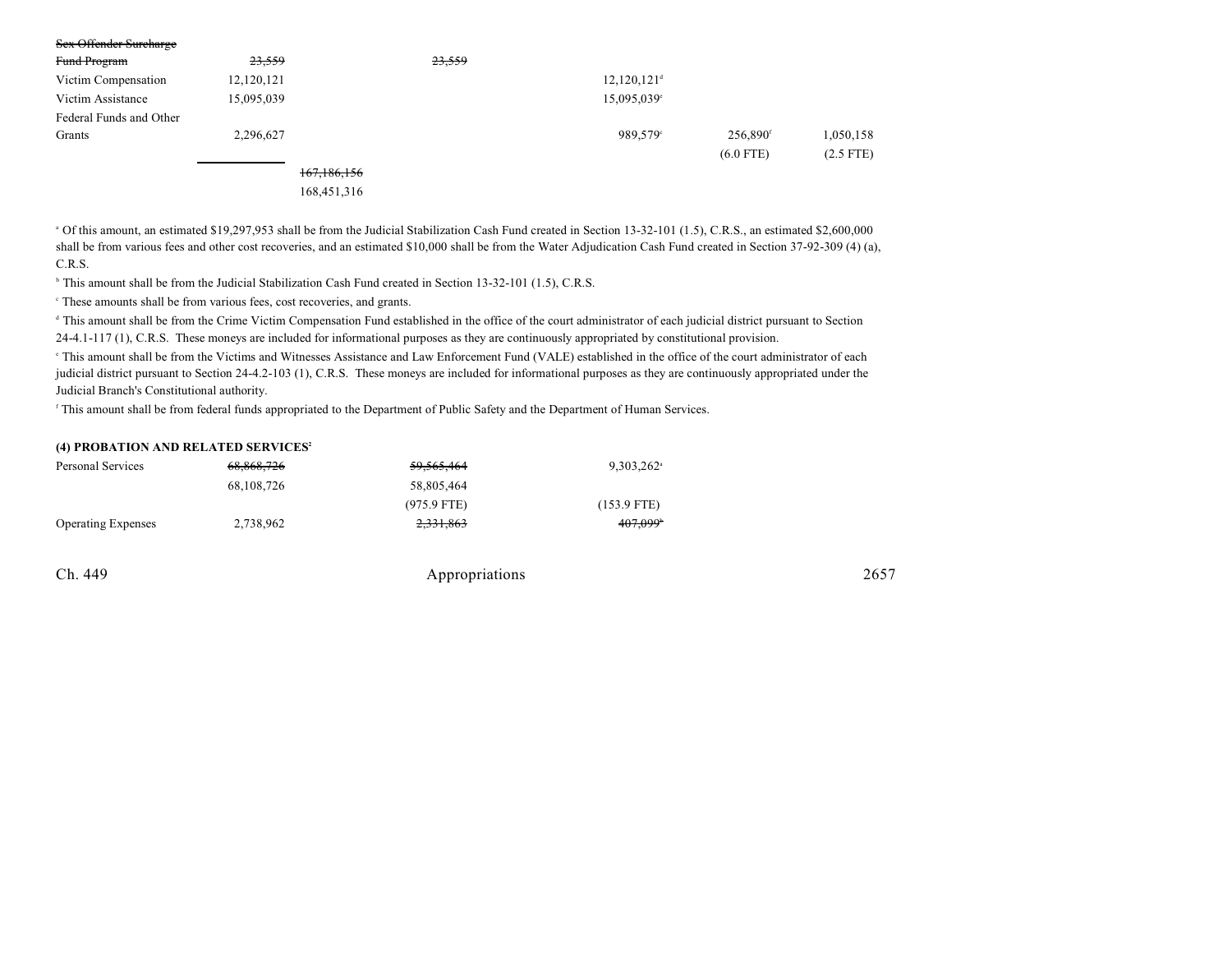|                          |                                 |                    |                                     |                                                      | <b>APPROPRIATION FROM</b>  |                                                   |                                |
|--------------------------|---------------------------------|--------------------|-------------------------------------|------------------------------------------------------|----------------------------|---------------------------------------------------|--------------------------------|
|                          | \$<br>ITEM &<br><b>SUBTOTAL</b> | \$<br><b>TOTAL</b> | \$<br><b>GENERAL</b><br><b>FUND</b> | \$<br><b>GENERAL</b><br><b>FUND</b><br><b>EXEMPT</b> | \$<br>CASH<br><b>FUNDS</b> | \$<br><b>REAPPROPRIATED</b><br><b>FUNDS</b><br>\$ | <b>FEDERAL</b><br><b>FUNDS</b> |
|                          |                                 |                    |                                     |                                                      |                            |                                                   |                                |
|                          |                                 |                    | 2,262,118                           |                                                      | 476,844 <sup>b</sup>       |                                                   |                                |
| Capital Outlay           | 168,604                         |                    | 168,604                             |                                                      |                            |                                                   |                                |
| Offender Treatment and   |                                 |                    |                                     |                                                      |                            |                                                   |                                |
| Services                 | 8,607,023                       |                    | 487,193                             |                                                      | 7,807,097*                 | $312,733^d$                                       |                                |
|                          |                                 |                    |                                     |                                                      | 8,294,290°                 |                                                   |                                |
| Victims Grants           | 400,000                         |                    |                                     |                                                      |                            | $400,000$ °                                       |                                |
|                          |                                 |                    |                                     |                                                      |                            | $(17.3$ FTE)                                      |                                |
| S.B. 91-94               | 1,906,837                       |                    |                                     |                                                      |                            | 1,906,837                                         |                                |
|                          | 1,673,321                       |                    |                                     |                                                      |                            | $1,673,321$ <sup>f</sup>                          |                                |
|                          |                                 |                    |                                     |                                                      |                            | $(25.0$ FTE)                                      |                                |
| S.B. 03-318 Community    |                                 |                    |                                     |                                                      |                            |                                                   |                                |
| <b>Treatment Funding</b> | 2,200,000                       |                    | 2,200,000                           |                                                      |                            |                                                   |                                |
| Federal Funds and Other  |                                 |                    |                                     |                                                      |                            |                                                   |                                |
| Grants                   | 4,663,739                       |                    |                                     |                                                      | 2,605,422 <sup>s</sup>     | 822,563h                                          | 1,235,754                      |
|                          |                                 |                    |                                     |                                                      | $(2.0$ FTE)                | $(17.8$ FTE)                                      | $(12.5$ FTE)                   |
|                          |                                 | 89,553,891         |                                     |                                                      |                            |                                                   |                                |
|                          |                                 | 88,560,375         |                                     |                                                      |                            |                                                   |                                |
|                          |                                 |                    |                                     |                                                      |                            |                                                   |                                |

 Of this amount, an estimated \$4,813,916 shall be from the Alcohol and Drug Driving Safety Program Fund created in Section 42-4-1301.3 (4) (a), C.R.S., an <sup>a</sup> estimated \$3,785,995 shall be from the Offender Services Fund created in Section 16-11-214 (1) (a), C.R.S., and an estimated \$703,351 shall be from the Drug Offender Surcharge Fund created in Section 18-19-103 (4), C.R.S.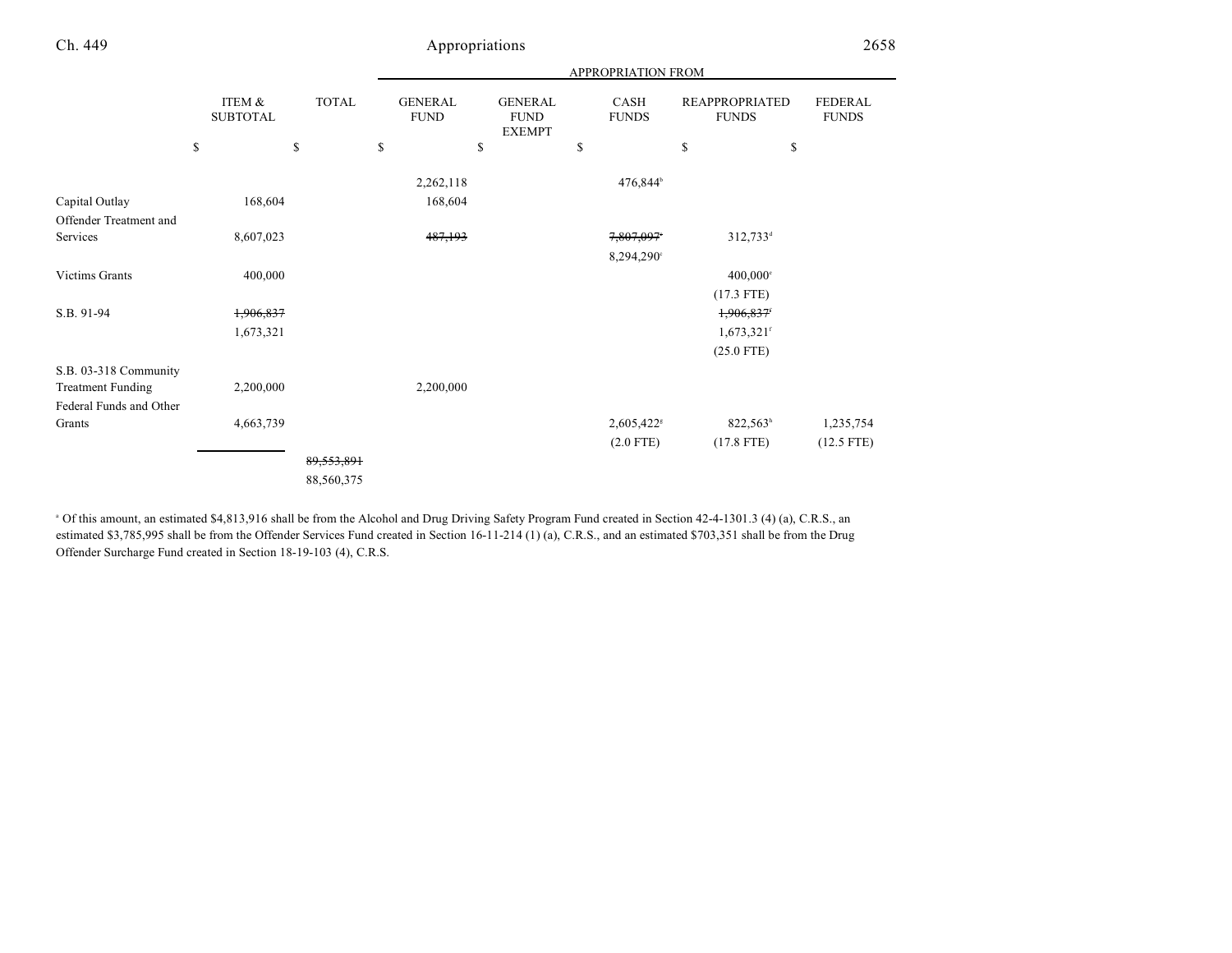<sup>b</sup> Of this amount, an estimated \$224,349 shall be from the Alcohol and Drug Driving Safety Program Fund created in Section 42-4-1301.3 (4) (a), C.R.S., an estimated \$94,500 shall be from the Offender Services Fund created in Section 16-11-214 (1) (a), C.R.S., an estimated \$80,000 shall be from various fees and cost recoveries, and an estimated  $$8,250$  \$77,995 shall be from the Offender Identification Fund created in Section 24-33.5-415.6 (1), C.R.S.

 $\degree$  Of this amount, an estimated  $\frac{6}{6}$ ,  $\frac{499}{640}$  \$6,986,833 shall be from the Offender Services Fund created in Section 16-11-214 (1) (a), C.R.S., an estimated \$795,428 shall be from the Drug Offender Surcharge Fund created in Section 18-19-103 (4), C.R.S., an estimated \$302,029 shall be from the Sex Offender Surcharge Fund created in Section 18-21-103 (3), C.R.S., and an estimated \$210,000 shall be from various fees and cost recoveries.

<sup>d</sup> This amount shall be from funds transferred from the Department of Human Services, Alcohol and Drug Abuse Division.

 Of this amount, an estimated \$300,000 shall be from grants from local Victims and Witnesses Assistance and Law Enforcement (VALE) Boards pursuant to Section <sup>e</sup>  $24-4.2-105$  (2.5) (a) (II), C.R.S., transferred from the Trial Courts Division, and an estimated \$100,000 shall be from state Victims Assistance and Law Enforcement grant funds appropriated to the Department of Public Safety, Division of Criminal Justice.

This amount shall be transferred from the Department of Human Services, Division of Youth Corrections.

<sup>8</sup> This amount shall be from various fees, cost recoveries, and grants.

<sup>h</sup> This amount shall be from federal funds transferred from the Department of Public Safety, the Department of Human Services, and the Department of Education.

#### **(5) PUBLIC DEFENDER<sup>43</sup>**

| Personal Services <sup>42</sup>  | 35,529,848 | 35,304,848    | 225,000 <sup>a</sup> |
|----------------------------------|------------|---------------|----------------------|
|                                  |            | $(530.1$ FTE) | $(4.0$ FTE)          |
| Health, Life, and Dental         | 2,642,260  | 2,642,260     |                      |
| Short-term Disability            | 40,831     | 40,814        | 17 <sup>a</sup>      |
| S.B. 04-257 Amortization         |            |               |                      |
| <b>Equalization Disbursement</b> | 492,072    | 491,865       | $207^{\circ}$        |
| S.B. 06-235 Supplemental         |            |               |                      |
| Amortization Equalization        |            |               |                      |
| Disbursement                     | 222.483    | 222,386       | 97 <sup>a</sup>      |
| <b>Salary Survey</b>             | 1,342,685  | 1,331,059     | $11,626^{\circ}$     |
| Anniversary Increases            | 477,544    | 473,418       | $4,126^{\circ}$      |
| <b>Operating Expenses</b>        | 1,143,882  | 1,126,382     | $17,500^{\circ}$     |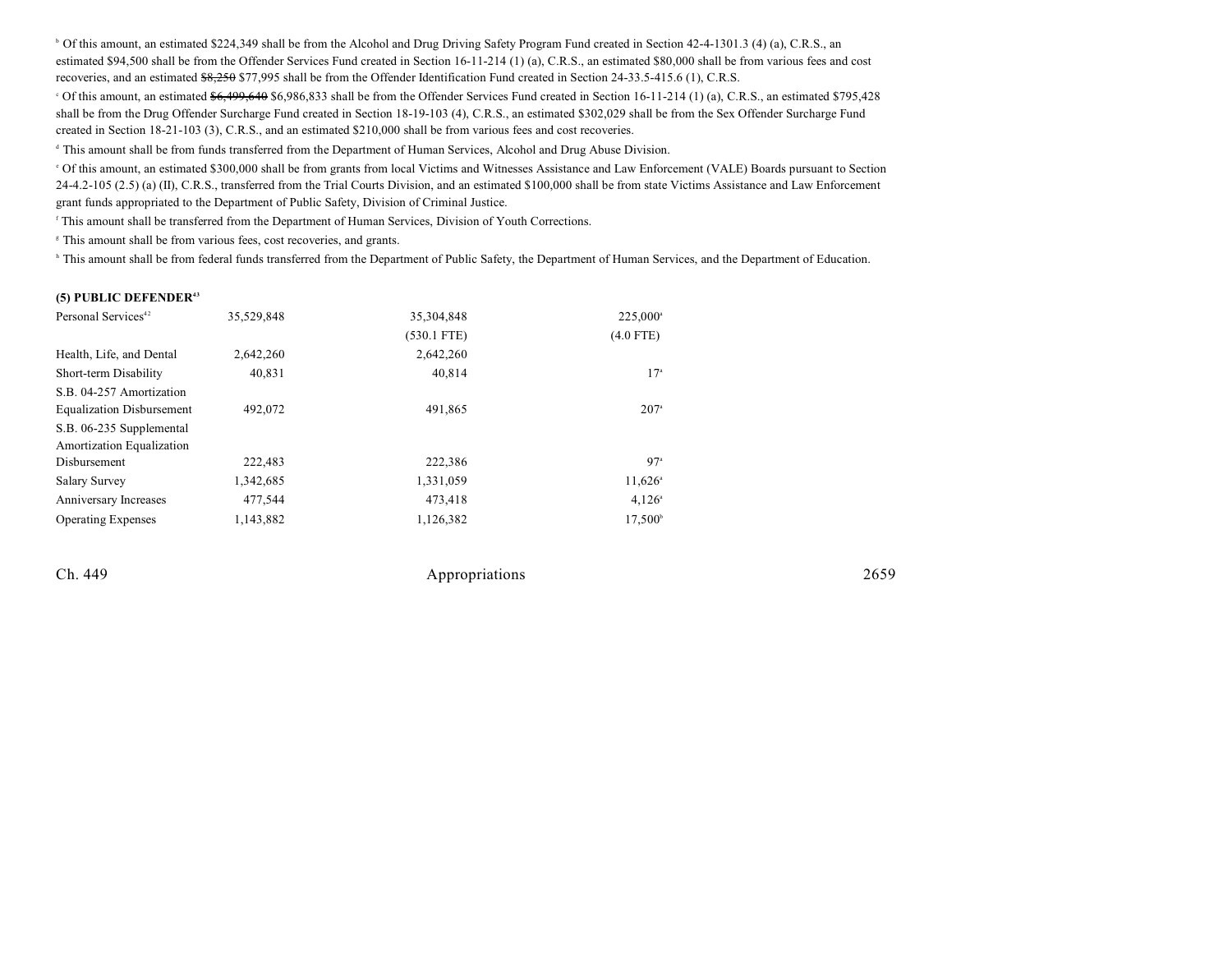|                           |                           |              |                               |                                                | APPROPRIATION FROM   |                                       |            |                                |
|---------------------------|---------------------------|--------------|-------------------------------|------------------------------------------------|----------------------|---------------------------------------|------------|--------------------------------|
|                           | ITEM &<br><b>SUBTOTAL</b> | <b>TOTAL</b> | <b>GENERAL</b><br><b>FUND</b> | <b>GENERAL</b><br><b>FUND</b><br><b>EXEMPT</b> | CASH<br><b>FUNDS</b> | <b>REAPPROPRIATED</b><br><b>FUNDS</b> |            | <b>FEDERAL</b><br><b>FUNDS</b> |
|                           | \$                        | \$           | \$                            | \$                                             | \$                   | \$                                    | \$         |                                |
| Purchase of Services from |                           |              |                               |                                                |                      |                                       |            |                                |
| Computer Center           | 19,579                    |              | 19,579                        |                                                |                      |                                       |            |                                |
| Vehicle Lease Payments    | 55,465                    |              | 55,465                        |                                                |                      |                                       |            |                                |
| Capital Outlay            | 62,760                    |              | 62,760                        |                                                |                      |                                       |            |                                |
| Leased Space/Utilities    | 4,305,439                 |              | 4,305,439                     |                                                |                      |                                       |            |                                |
|                           | 4,221,743                 |              | 4,221,743                     |                                                |                      |                                       |            |                                |
| Automation Plan           | 894,768                   |              | 894,768                       |                                                |                      |                                       |            |                                |
|                           | 681,390                   |              | 681,390                       |                                                |                      |                                       |            |                                |
| <b>Contract Services</b>  | 18,000                    |              | 18,000                        |                                                |                      |                                       |            |                                |
| Mandated Costs            | 3,567,671                 |              | 3,567,671                     |                                                |                      |                                       |            |                                |
|                           | 3,370,166                 |              | 3,370,166                     |                                                |                      |                                       |            |                                |
| Grants                    | 78,237                    |              |                               |                                                |                      |                                       | $78,237$ ° |                                |
|                           |                           | 50,893,524   |                               |                                                |                      |                                       |            |                                |
|                           |                           | 50,398,945   |                               |                                                |                      |                                       |            |                                |

<sup>a</sup> These amounts shall be from funding provided by the City and County of Denver for professional services provided by the state Public Defender to the City and County of Denver in support of a Denver Drug Court pilot program.

 $\,^{\circ}$  This amount shall be from training fees.

This amount shall be from federal funds transferred from the Department of Public Safety, Division of Criminal Justice. <sup>c</sup>

and the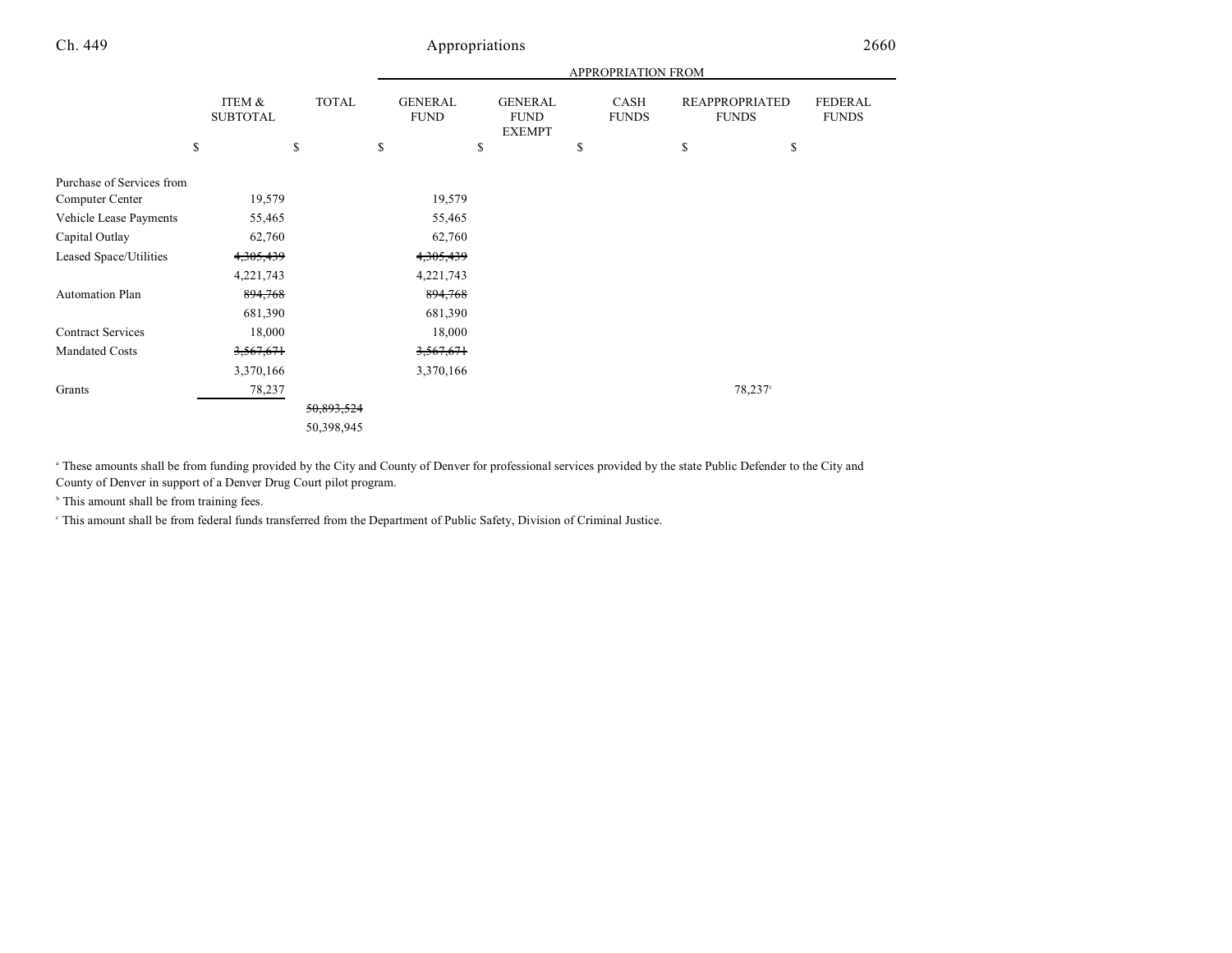### **(6) ALTERNATE DEFENSE COUNSEL<sup>44</sup>**

| Personal Services <sup>42</sup>                       | 663,976    | 663,976               |                 |
|-------------------------------------------------------|------------|-----------------------|-----------------|
|                                                       |            | $(7.5$ FTE)           |                 |
| Health, Life, and Dental                              | 45,809     | 45,809                |                 |
| Short-term Disability                                 | 707        | 707                   |                 |
| S.B. 04-257 Amortization                              |            |                       |                 |
| <b>Equalization Disbursement</b>                      | 8,523      | 8,523                 |                 |
| S.B. 06-235 Supplemental<br>Amortization Equalization |            |                       |                 |
| Disbursement                                          | 3,854      | 3,854                 |                 |
| <b>Salary Survey</b>                                  | 29,321     | 29,321                |                 |
| Anniversary Increases                                 | 8,382      | 8,382                 |                 |
| <b>Operating Expenses</b>                             | 67,030     | 67,030                |                 |
| Capital Outlay                                        | 3,455      | 3,455                 |                 |
| Purchase of Services from                             |            |                       |                 |
| Computer Center                                       | 1,203      | 1,203                 |                 |
| Leased Space                                          | 35,991     | 35,991                |                 |
| Training and Conferences                              | 28,000     | 20,000                | $8,000^{\circ}$ |
| Conflict of Interest                                  |            |                       |                 |
| Contracts                                             | 20,826,885 | 20,826,885            |                 |
|                                                       | 20,777,821 | 20,777,821            |                 |
| <b>Mandated Costs</b>                                 | 1,504,483  | 1,504,483             |                 |
|                                                       |            | <del>23,227,619</del> |                 |
|                                                       |            | 23,178,555            |                 |

<sup>a</sup> This amount shall be from training fees.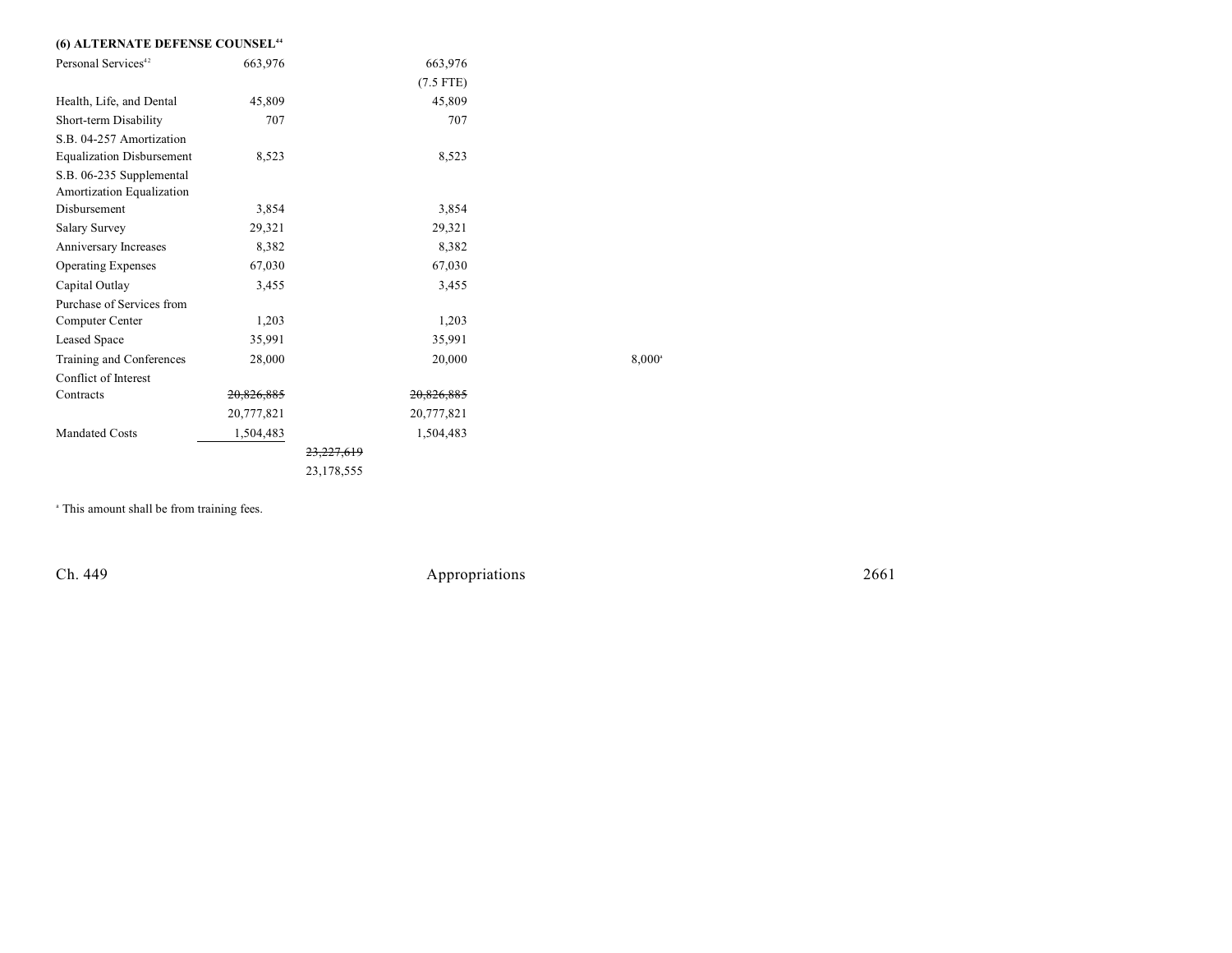|                                                        |                           |              |                               |                                                | APPROPRIATION FROM   |                                       |                                |
|--------------------------------------------------------|---------------------------|--------------|-------------------------------|------------------------------------------------|----------------------|---------------------------------------|--------------------------------|
|                                                        | ITEM &<br><b>SUBTOTAL</b> | <b>TOTAL</b> | <b>GENERAL</b><br><b>FUND</b> | <b>GENERAL</b><br><b>FUND</b><br><b>EXEMPT</b> | CASH<br><b>FUNDS</b> | <b>REAPPROPRIATED</b><br><b>FUNDS</b> | <b>FEDERAL</b><br><b>FUNDS</b> |
| \$                                                     | \$                        |              | \$                            | \$                                             | \$                   | \$<br>\$                              |                                |
| (7) OFFICE OF THE CHILD'S REPRESENTATIVE <sup>45</sup> |                           |              |                               |                                                |                      |                                       |                                |
| Personal Services <sup>42</sup>                        | 1,736,920                 |              | 1,736,920                     |                                                |                      |                                       |                                |
|                                                        |                           |              | $(26.8$ FTE)                  |                                                |                      |                                       |                                |
| Health, Life, and Dental                               | 129,401                   |              | 129,401                       |                                                |                      |                                       |                                |
| Short-term Disability                                  | 2,086                     |              | 2,086                         |                                                |                      |                                       |                                |
| S.B. 04-257 Amortization                               |                           |              |                               |                                                |                      |                                       |                                |
| <b>Equalization Disbursement</b>                       | 25,136                    |              | 25,136                        |                                                |                      |                                       |                                |
| S.B. 06-235 Supplemental                               |                           |              |                               |                                                |                      |                                       |                                |
| Amortization Equalization                              |                           |              |                               |                                                |                      |                                       |                                |
| Disbursement                                           | 11,365                    |              | 11,365                        |                                                |                      |                                       |                                |
| Salary Survey                                          | 87,642                    |              | 87,642                        |                                                |                      |                                       |                                |
| Anniversary Increases                                  | 26,554                    |              | 26,554                        |                                                |                      |                                       |                                |
| <b>Operating Expenses</b>                              | 148,162                   |              | 148,162                       |                                                |                      |                                       |                                |
| Capital Outlay                                         | 3,455                     |              | 3,455                         |                                                |                      |                                       |                                |
| Purchase of Services from                              |                           |              |                               |                                                |                      |                                       |                                |
| Computer Center                                        | 1,553                     |              | 1,553                         |                                                |                      |                                       |                                |
| Leased Space                                           | 137,880                   |              | 137,880                       |                                                |                      |                                       |                                |
| <b>CASA</b> Contracts                                  | 520,000                   |              | 520,000                       |                                                |                      |                                       |                                |
| Training                                               | 38,000                    |              | 38,000 <sup>a</sup>           |                                                |                      |                                       |                                |
| Court Appointed Counsel                                | 13,160,939                |              | 13,160,939*                   |                                                |                      |                                       |                                |
|                                                        | 14,293,982                |              | 14,293,982 <sup>a</sup>       |                                                |                      |                                       |                                |
| <b>Mandated Costs</b>                                  | 26,228                    |              | 26,228                        |                                                |                      |                                       |                                |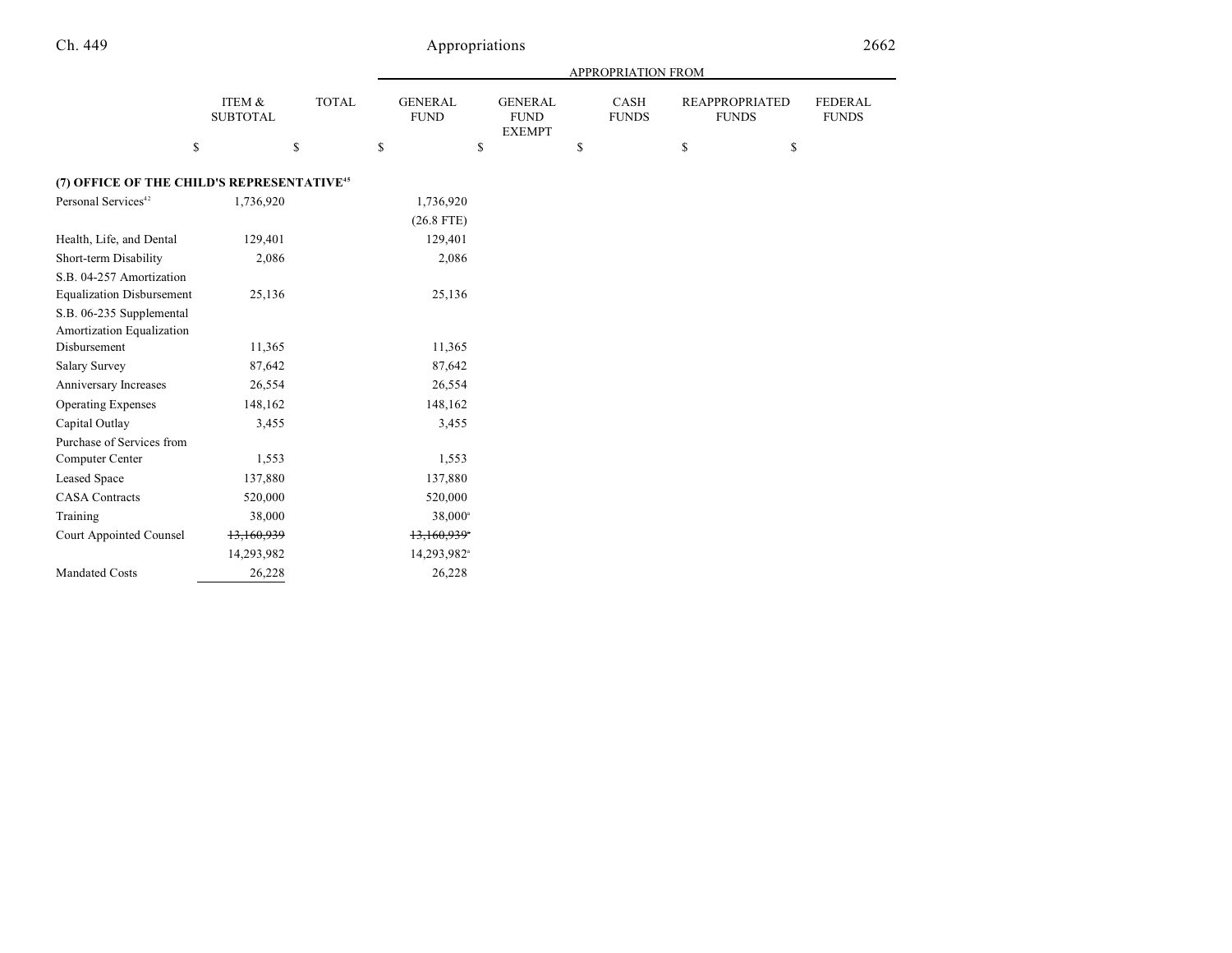#### 16,055,321

17,188,364

<sup>a</sup> Of these amounts, \$241,158 is exempt from the statutory limit on state General Fund appropriations pursuant to Section 24-75-201.1, C.R.S.

# **TOTALS PART VIII**

| (JUDICIAL) | \$430,824,727 | <del>\$327,681,784</del> * | <del>\$94,778,056</del> | <del>\$6,074,622</del> | \$2,290,265 |
|------------|---------------|----------------------------|-------------------------|------------------------|-------------|
|            | \$431,850,067 | \$325,908,729 <sup>a</sup> | \$97,684,967            | \$5,966,106            |             |

<sup>a</sup> Of this amount, \$241,158 shall be exempt from the statutory limitation on General Fund appropriations imposed by Section 24-75-201.1, C.R.S.

**FOOTNOTES** -- The following statements are referenced to the numbered footnotes throughout section 2.

- 2 Department of Corrections, Management, Executive Director's Office Subprogram; Department of Human Services, Mental Health and Alcohol and Drug Abuse Services, Alcohol and Drug Abuse Division; and Division of Youth Corrections; Judicial Department, Probation and Related Services; and Department of Public Safety, Division of Criminal Justice -- State agencies involved in multi-agency programs requiring separate appropriations to each agency are requested to designate one lead agency to be responsible for submitting a comprehensive annual budget request forsuch programs to the Joint Budget Committee, including prior year, request year, and three year forecasts for revenues into the fund and expenditures from the fund by agency. The requests should be sustainable for the length of the forecast based on anticipated revenues. Each agency is still requested to submit its portion of such request with its own budget document. This applies to requests for appropriation from the Drug Offender Surcharge Fund, the Sex Offender Surcharge Fund, the Persistent Drunk Driver Cash Fund, and the Alcohol and Drug Driving Safety Fund, among other programs.
- 42 Judicial Department, Supreme Court/Court of Appeals, Appellate Court Programs; Trial Courts, Trial Court Programs; Public Defender, Personal Services; Alternate Defense Counsel, Personal Services; Office of the Child's Representative, Personal Services -- In accordance with Section 13-30-104 (3), C.R.S., funding is provided for a one-year increase in judicial compensation, as follows: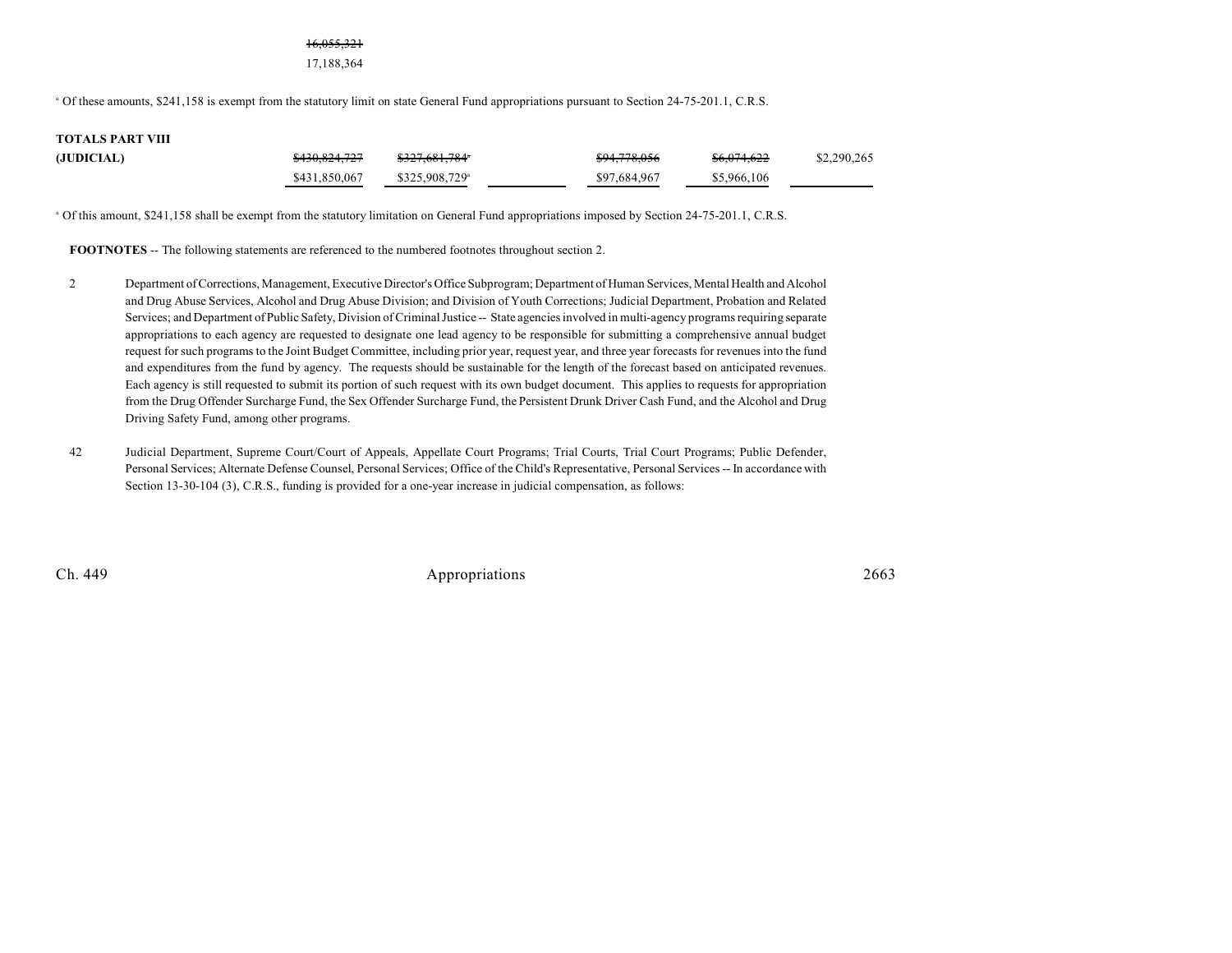|                                   | Current Salary | Increase | FY 2008-09 |
|-----------------------------------|----------------|----------|------------|
| Chief Justice, Supreme Court      | 132,027        | 10.681   | 142,708    |
| Associate Justice, Supreme Court  | 129,207        | 10.453   | 139,660    |
| Chief Judge, Court of Appeals     | 126.932        | 10.269   | 137,201    |
| Associate Judge, Court of Appeals | 124,089        | 10.039   | 134,128    |
| District Court Judge              | 118,973        | 9.625    | 128,598    |
| County Court Judge                | 113,856        | 9.211    | 123,067    |

The salary increases provided for FY 2008-09 include the statewide salary survey percentage increase for professional employees, the statewide performance-based pay percentage increase, and a 3.0 increase as part of an effort to make judge salaries more competitive. Funding is also provided in the Long Bill to maintain the salary of the Public Defender at the level of an associate judge of the Court Appeals, and to maintain the salaries of the Alternate Defense Counsel and the Executive Director of the Office of the Child's Representative at the level of a district court judge.

- 43 Judicial Department, Public Defender -- In addition to the transfer authority provided in Section 24-75-108, C.R.S., up to 2.5 percent of the total Public Defender appropriation may be transferred between line items in the Public Defender's Office.
- 44 Judicial Department, Alternate Defense Counsel -- In addition to the transfer authority provided in Section 24-75-108, C.R.S., up to 2.5 percent of the total Alternate Defense Counsel appropriation may be transferred between line items in the Alternate Defense Counsel's Office.
- 45 Judicial Department, Office of the Child's Representative -- In addition to the transfer authority provided in Section 24-75-108, C.R.S., up to 2.5 percent of the total Office of the Child's Representative's appropriation may be transferred between line items in the Office of Child's Representative.

**SECTION 2.** Part VIII (7) and the affected totals of section 2 of chapter 466, Session Laws of Colorado 2007, as amended by section 1 of chapter 458, Session Laws of Colorado 2008, are amended to read:

#### Section 2. **Appropriation.**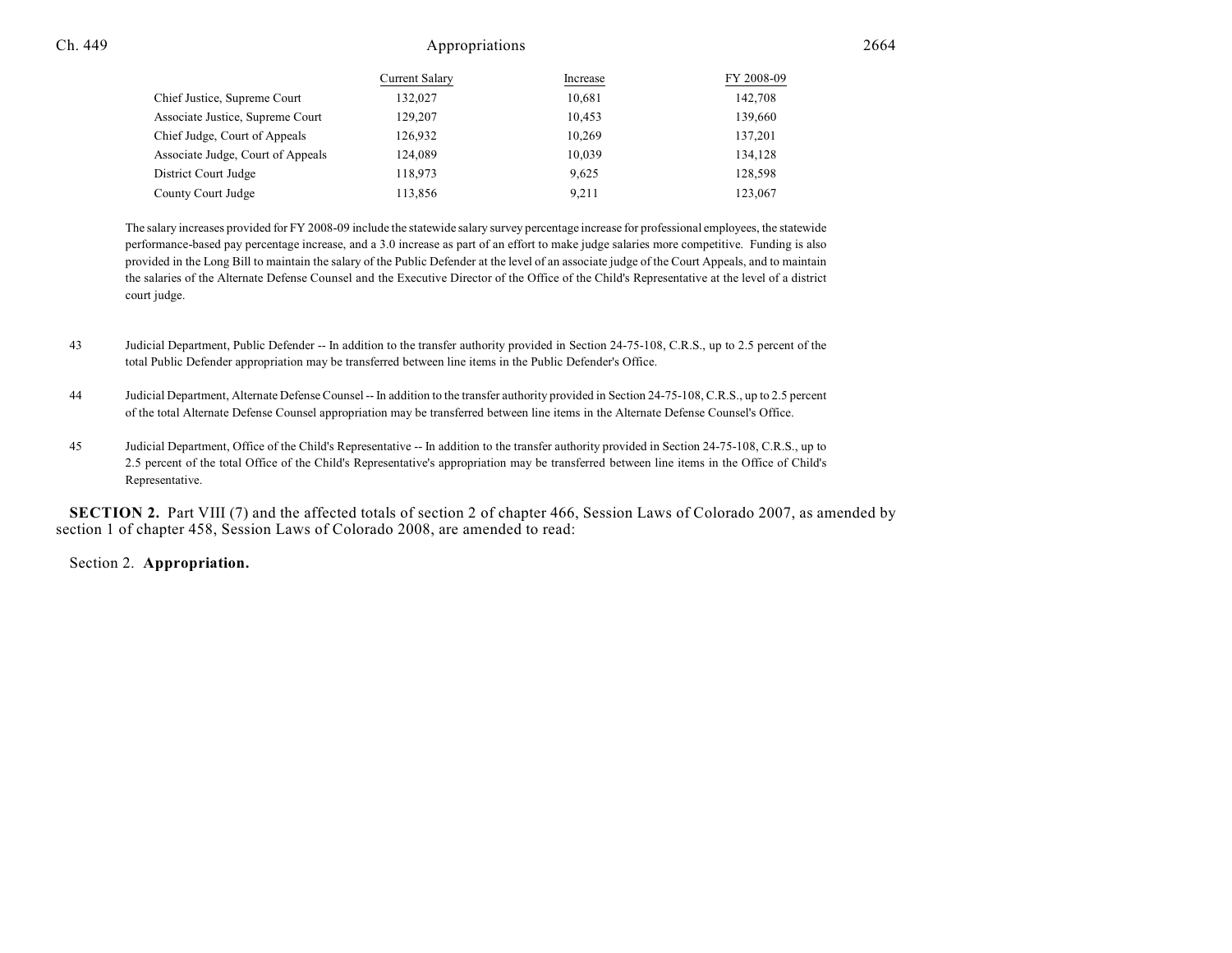### **PART VIII JUDICIAL DEPARTMENT**

### **(7) OFFICE OF THE CHILD'S REPRESENTATIVE<sup>96</sup>**

| Personal Services <sup>90</sup>  | 1,629,747             |            | 1,629,747             |  |
|----------------------------------|-----------------------|------------|-----------------------|--|
|                                  |                       |            | $(25.8$ FTE)          |  |
| Health, Life, and Dental         | 101,789               |            | 101,789               |  |
| Short-term Disability            | 1,836                 |            | 1,836                 |  |
| S.B. 04-257 Amortization         |                       |            |                       |  |
| <b>Equalization Disbursement</b> | 16,474                |            | 16,474                |  |
| S.B. 06-235 Supplemental         |                       |            |                       |  |
| Amortization Equalization        |                       |            |                       |  |
| Disbursement                     | 2,942                 |            | 2,942                 |  |
| <b>Salary Survey</b>             | 53,159                |            | 53,159                |  |
| Anniversary Increases            | 20,344                |            | 20,344                |  |
| <b>Operating Expenses</b>        | 147,212               |            | 147,212               |  |
| Purchase of Services from        |                       |            |                       |  |
| Computer Center                  | 1,464                 |            | 1,464                 |  |
| Leased Space                     | 135,840               |            | 135,840               |  |
| <b>CASA</b> Contracts            | 20,000                |            | 20,000                |  |
| Training                         | 38,000                |            | 38,000                |  |
| Court Appointed Counsel          | <del>11,650,771</del> |            | <del>11,650,771</del> |  |
|                                  | 12,336,908            |            | 12,336,908            |  |
| <b>Mandated Costs</b>            | 11,228                |            | 11,228                |  |
|                                  |                       | 13,830,806 |                       |  |
|                                  |                       | 14,516,943 |                       |  |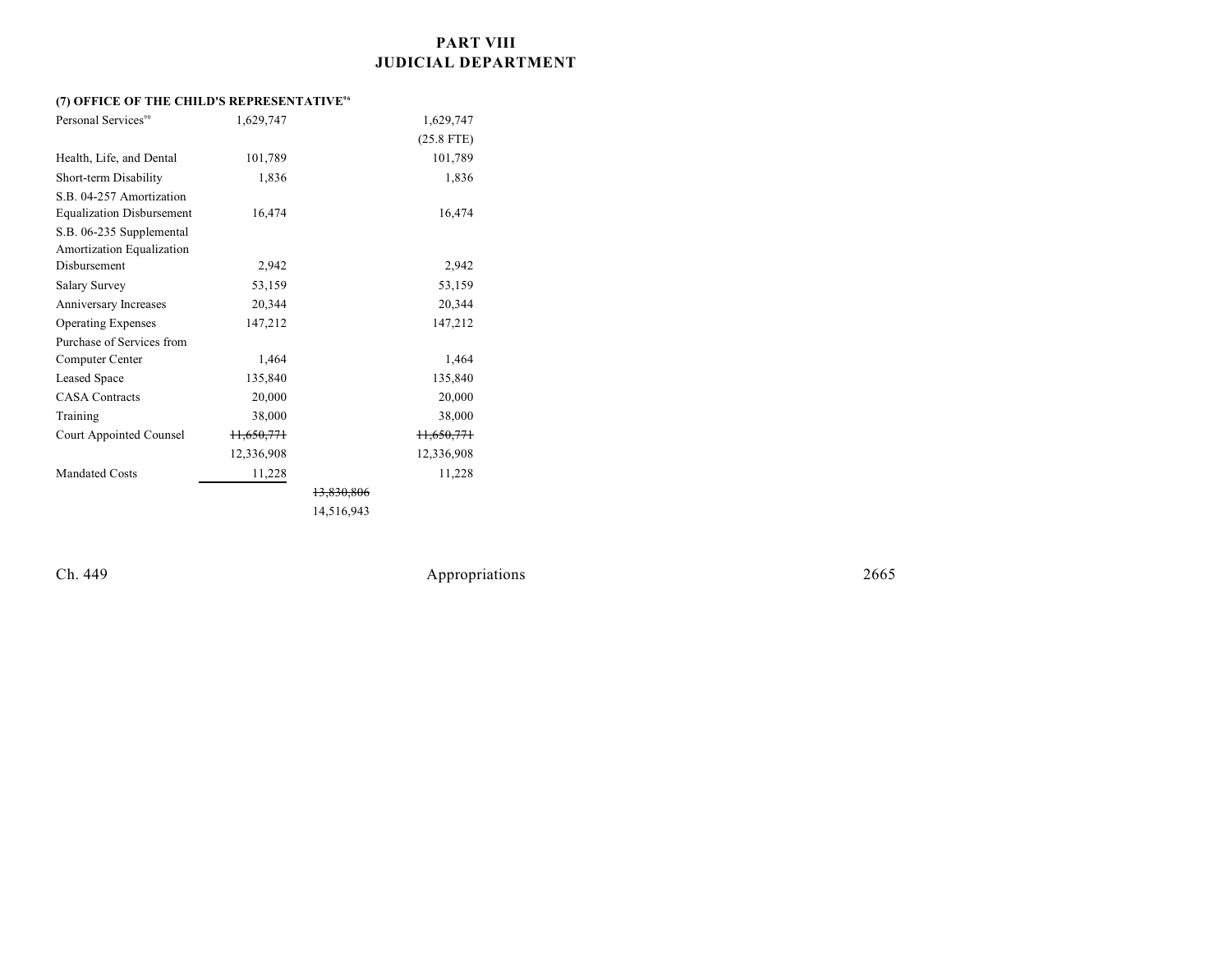| Ch. 449                 |                           |               |                               | Appropriations                                 |                      |                                | 2666                    |
|-------------------------|---------------------------|---------------|-------------------------------|------------------------------------------------|----------------------|--------------------------------|-------------------------|
|                         | <b>APPROPRIATION FROM</b> |               |                               |                                                |                      |                                |                         |
|                         | ITEM &<br><b>SUBTOTAL</b> | <b>TOTAL</b>  | <b>GENERAL</b><br><b>FUND</b> | <b>GENERAL</b><br><b>FUND</b><br><b>EXEMPT</b> | CASH<br><b>FUNDS</b> | REAPPROPRIATED<br><b>FUNDS</b> | FEDERAL<br><b>FUNDS</b> |
|                         | S                         | ¢<br>Ф        |                               | Ъ                                              | S                    | \$<br>¢<br>D                   |                         |
| <b>TOTALS PART VIII</b> |                           |               |                               |                                                |                      |                                |                         |
| $(JUDICIAL)^{4,5}$      |                           | \$378,952,283 | \$298,566,899*                |                                                | \$67,552,111         | $$10,541,809$ <sup>b</sup>     | \$2,291,464             |
|                         |                           | \$379,638,420 | \$299,253,036 <sup>a</sup>    |                                                |                      |                                |                         |

<sup>a</sup> Of this amount, \$936,317 \$1,205,236 shall be exempt from the statutory limitation on General Fund appropriations imposed by Section 24-75-201.1, C.R.S.  $\circ$  Of this amount, \$6,168,387 contains a (T) notation.